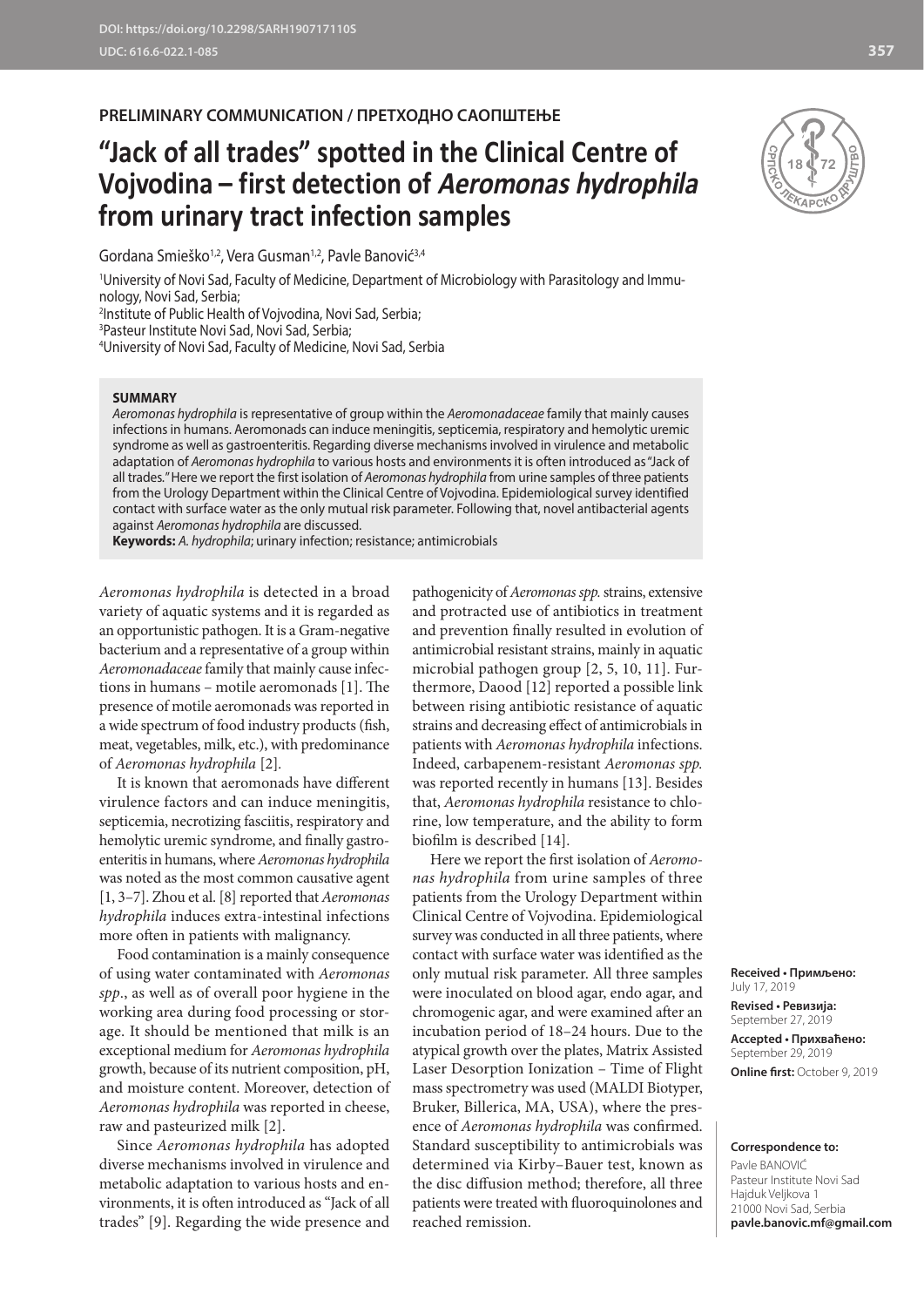Considering the rising problem of multi-resistant *Aeromonas hydrophila*, several approaches have been recently suggested in order to outflank acquired bacterial resistance mechanisms.

Vijayakumar et al. [11] have demonstrated remarkable effect of fucoidan, marine brown seaweed extract, coated with gold nanoparticles. The tested substance showed larger inhibition zone compared to chloramphenicol (23.2 mm *vs*. 17.3 mm), as well as impressive biofilm inhibition activity against *Aeromonas hydrophila* [11]*.* Considering the treatment of aquatic organisms, as well as human patients, Rama Devi et al. [10] conducted an experiment with approach to target the quorum sensing system of *Aeromonas hydrophila* by introducing rosmarinic acid. They reported effect that includes significant inhibition of biofilm formation and production of virulence factors in three *Aeromonas hydrophila* isolates (AH 1, AH 12, and MTCC 1739) [10]. Stanković et al. [15] introduced millipede *Pachyiuli hungaricus* defensive secretion compounds as potential antimicrobial agents. Even lowest concentrations of isolated compounds (0.20–0.25 mg/ml) were reported as effective in *Aeromonas hydrophila* growth inhibition*.* They identified a total of 44 compounds, within which 2-methyl-1,4,-benzoqinone and 2-metoxy-3-methyl-1,4-benzoquinone were most dominant. Antimicrobial activity of Serbian Propolis against *Aeromonas hydrophila* was demonstrated by Ristivojević et al. [16] by

#### **REFERENCES**

- 1. Albarral V, Sanglas A, Palau M, Miñana-Galbis D, Fusté MC. Potential pathogenicity of Aeromonas hydrophila complex strains isolated from clinical, food, and environmental sources. Can J Microbiol. 2016;62(4):296–306.
- Stratev D, Odeyemi OA. Antimicrobial resistance of Aeromonas hydrophila isolated from different food sources: A mini-review. J Infect Public Health. 2016;9(5):535–44.
- 3. Kali A, Kalaivani R, Charles P, Seetha KS. Aeromonas hydrophila meningitis and fulminant sepsis in preterm newborn: A case report and review of literature. Indian J Med Microbiol. 2016;34(4):544–7.
- 4. Bruscolini F, Barbieri F, Battistelli M, Betti M, Dominici S, Manti A, et al. A multi-approach study of influence of growth temperature and nutrient deprivation in a strain of Aeromonas hydrophila. Int J Food Microbiol. 2014;188:1–10.
- 5. del Castillo CS, Hikima J, Jang H-B, Nho S-W, Jung T-S, Wongtavatchai J, et al. Comparative Sequence Analysis of a Multidrug-Resistant Plasmid from Aeromonas hydrophila. Antimicrob Agents Chemother. 2013;57(1):120–9.
- 6. Tsai Y-H, Shen S-H, Yang T-Y, Chen P-H, Huang K-C, Lee MS. Monomicrobial Necrotizing Fasciitis Caused by Aeromonas hydrophila and Klebsiella pneumoniae. Med Princ Pract Int J Kuwait Univ Health Sci Cent. 2015;24(5):416–23.
- 7. Soliani MI, Ocaña Carrizo AV, Gasparotto AM, Rocchi M, Monterisi A, Trucchia R, et al. Bacteremia by Aeromonas spp. in adult patients who go to a university hospital. Analysis of ten episodes. Rev Fac Cienc Medicas Cordoba Argent. 2019;76(3):154–8.
- 8. Zhou Y, Yu L, Nan Z, Zhang P, Kan B, Yan D, et al. Taxonomy, virulence genes and antimicrobial resistance of Aeromonas isolated from extra-intestinal and intestinal infections. BMC Infect Dis. 2019;19(1):158.
- 9. Nagar V, Bandekar JR, Shashidhar R. Expression of virulence and stress response genes in Aeromonas hydrophila under various stress conditions. J Basic Microbiol. 2016;56(10):1132–7.

a minimum inhibitory concentration assay, where zones of inhibition appeared at 0.05 mg/disc, while at a concentration of 0.20 mg/disc inhibition zone diameter was larger than 12 mm. Ramena et al. [17] tested antimicrobial activity of various plant extracts against *Aeromonas hydrophila.* In most cases, antimicrobial effect was insufficient compared to oxytetracycline, where only clove and cinnamon extracts showed inhibition zone diameter of 10.36 mm and 9.76 mm at a concentration of 50 mg.

In conclusion, considering effect of reported compounds against *Aeromonas hydrophila*, wide range of questions arise regarding compound isolation and stability, standardization and effectiveness in animal models respecting pharmacokinetics and pharmacodynamics parameters that will finally influence potential usefulness of novel agents. It should be noted that multi-resistant *Aeromonas hydrophila* strains are still not present in samples from Clinical Centre of Vojvodina, although the possibility for the emergence of resistant strains remains.

**Ethical approval**: All procedures described in this paper involving human participants were in accordance with the ethical standards and with the 1964 Helsinki declaration and its later amendments or comparable ethical standards.

**Conflict of interest:** None declared.

- 10. Rama Devi K, Srinivasan R, Kannappan A, Santhakumari S, Bhuvaneswari M, Rajasekar P, et al. In vitro and in vivo efficacy of rosmarinic acid on quorum sensing mediated biofilm formation and virulence factor production in Aeromonas hydrophila. Biofouling. 2016;32(10):1171–83.
- 11. Vijayakumar S, Vaseeharan B, Malaikozhundan B, Gobi N, Ravichandran S, Karthi S, et al. A novel antimicrobial therapy for the control of Aeromonas hydrophila infection in aquaculture using marine polysaccharide coated gold nanoparticle. Microb Pathog. 2017;110:140–51.
- 12. Daood N. Isolation and Antibiotic Susceptibility of Aeromonas spp. From Freshwater Fish Farm and Farmed Carp (Dam of 16 Tishreen, Lattakia). 2012;28(1):13.
- 13. Rosso F, Cedano JA, Parra-Lara LG, Sanz AM, Toala A, Velez JF, et al. Emerging carbapenem-resistant Aeromonas spp. infections in Cali, Colombia. Braz J Infect Dis. 2019;23(5):336–42.
- 14. Elhariry HM. Biofilm formation by Aeromonas hydrophila on green-leafy vegetables: cabbage and lettuce. Foodborne Pathog Dis. 2011;8(1):125–31.
- 15. Stanković S, Dimkić I, Vujisić L, Pavković-Lučić S, Jovanović Z, Stević T, et al. Chemical Defence in a Millipede: Evaluation and Characterization of Antimicrobial Activity of the Defensive Secretion from Pachyiulus hungaricus (Karsch, 1881) (Diplopoda, Julida, Julidae). PLоS One. 2016;11(12):e0167249.
- 16. Ristivojević P, Dimkić I, Trifković J, Berić T, Vovk I, Milojković-Opsenica D, et al. Antimicrobial Activity of Serbian Propolis Evaluated by Means of MIC, HPTLC, Bioautography and Chemometrics. PLоS One. 2016;11(6):e0157097.
- 17. Ramena G, Ramena Y, Challa N. Identification and Determination of Minimum Inhibitory Concentrations of Plant Extracts having Antimicrobial Activity as Potential Alternative Therapeutics to Treat Aeromonas hydrophila Infections. J Microb Pathog. 2018;2(1):1–9.